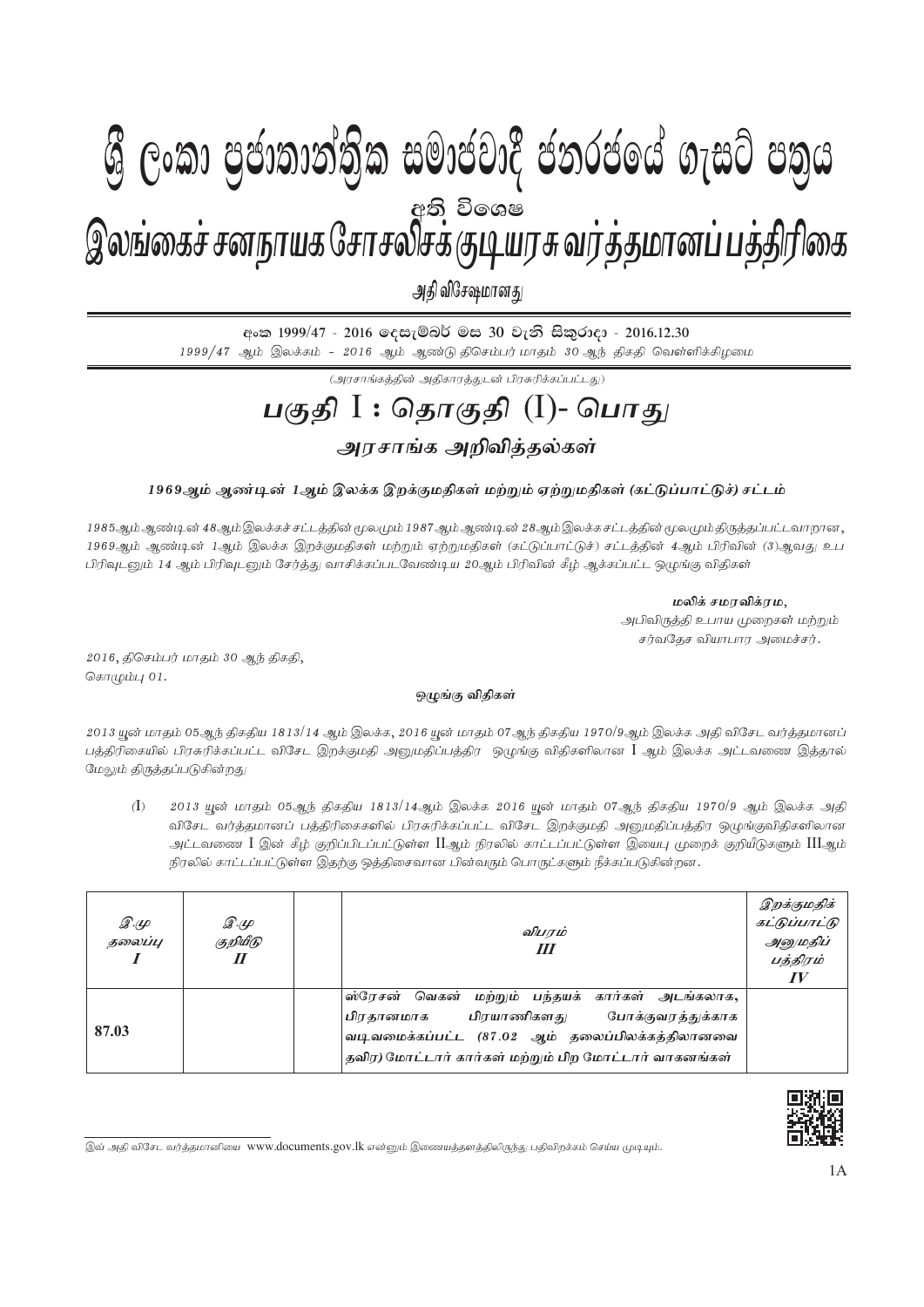$2A$  $I$  කොටස : ( $I$ ) වැනි ඡෙදය - යී ලංකා පුජාතාන්තික සමාජවාදී ජනරජයේ අති විශෙෂ ගැසට් පතුය - 2016.12.30<br>பகுதி  $I$  : தொகுதி  $(I)$  – இலங்கைச் சனநாயக சோசலிசக் குடியரசு வர்த்தமானப் பத்திரிகை – அதி விசேஷமானது - 2016.12.30

| இ.மு<br>தலைப்பு<br>I | $\mathscr{D}.\varphi$<br>குறியீடு<br>$I\!I$ |                   | விபரம்<br>Ш                                                                                                                                                                                                                                                                                                           | இறக்குமதிக்<br>கட்டுப்பாட்டு<br>அனுமதிப்<br>பத்திரம்<br>$I\hspace{-.1em}V$ |
|----------------------|---------------------------------------------|-------------------|-----------------------------------------------------------------------------------------------------------------------------------------------------------------------------------------------------------------------------------------------------------------------------------------------------------------------|----------------------------------------------------------------------------|
|                      |                                             |                   | பொறிமுறை உள்ளக எரிநிலை எதிர் விளைவு ஆடுதண்டு<br>இயந்திரங்களுடனான பிற வாகனங்கள்                                                                                                                                                                                                                                        |                                                                            |
|                      | 8703.21                                     | $\overline{a}$    | உருளைக் கொள்ளளவானது 1,000 சி.சிக்கு மேற்படாதவை:                                                                                                                                                                                                                                                                       |                                                                            |
|                      |                                             |                   | ஸ்ரேசன் வெகன்கள் மற்றும் பந்தயக் கார்கள் அடங்கலான<br>மோட்டார் கார்கள், மூன்று வருடங்களுக்கு மேற்பட்டவை                                                                                                                                                                                                                |                                                                            |
|                      | 8703.21.72                                  |                   | பிற, உருளைக் கொள்ளளவானது 300 சி.சிக்கு மேற்படாதவை,<br>நான்கு சக்கரங்களைக் கொண்ட வாகனங்கள் (கொட்றிசைக்கிள்)<br>அடங்கலாக                                                                                                                                                                                                | L                                                                          |
|                      |                                             | ---               | ஸ்ரேசன் வெகன்கள் மற்றும் பந்தயக் கார்கள் அடங்கலான<br>மோட்டார் கார்கள், உருளைக் கொள்ளளவானது 2,000 சி.சிக்கு<br>மேற்படாதவை, மூன்று வருடங்களுக்கு மேற்பட்டவை:                                                                                                                                                            |                                                                            |
|                      | 8703.23.63                                  | $---$             | பிற, ஹைபிறிட் மின்சார வாகனங்கள்                                                                                                                                                                                                                                                                                       | L                                                                          |
|                      | 8703.32                                     | $-\,-$            | உருளைக் கொள்ளளவானது 1,500 சி.சிக்கு மேற்பட்டவை ஆனால்<br>2,500 சி.சிக்கு மேற்படாதவை:                                                                                                                                                                                                                                   |                                                                            |
|                      |                                             |                   | ஸ்ரேசன் வெகன்கள் மற்றும் பந்தயக் கார்கள் அடங்கலான<br>மோட்டார் கார்கள், உருளைக் கொள்ளளவானது 2,000 சி.சிக்கு<br>மேற்படாதவை, மூன்று வருடங்களுக்கு மேற்பட்டவை                                                                                                                                                             |                                                                            |
|                      | 8703.32.61                                  | $---$             | ஹைபிறிட் மின்சார வாகனங்கள்                                                                                                                                                                                                                                                                                            | L                                                                          |
|                      | 8703.90                                     | $\qquad \qquad -$ | பிற :                                                                                                                                                                                                                                                                                                                 |                                                                            |
|                      |                                             | $---$             | பிற மின்சார வாகனங்கள், மூன்று வருடங்களுக்கு மேற்பட்டவை                                                                                                                                                                                                                                                                |                                                                            |
|                      | 8703.90.31                                  |                   | உள்ளக எரிநிலை இயந்திரங்களுடன் பொருத்தப்படாதவை,<br>ஆனால் சூரிய சக்தி மின்படங்கள் மூலம பிறப்பிக்கப்படும்<br>மின்சாரத்தினால் மாத்திரம் ஏற்றபடும் மின் சேமகலங்களினால்<br>சக்தியளிக்கப்படும் மின்சார மோட்டார்களால் இயங்குபவை                                                                                               | L                                                                          |
|                      | 8703.90.32                                  |                   | உள்ளக எரிநிலை இயந்திரங்களுடன் பொருத்தப்படாதவை,<br>ஆனால் வெளியக மின்சார மூலத்தினால் ஏற்றபடும் மின்<br>சேமகலங்களினால் சக்தியளிக்கப்படும் மின்சார மோட்டார்களால்<br>இயங்குபவை (தேசிய மின் கட்டமைப்பு)                                                                                                                     | L                                                                          |
|                      | 8703.90.33                                  |                   | வெளியக மின்சார மூலத்தினால் ஏற்றபடும் மின்<br>சேமகலங்களினால் சக்தியளிக்கப்படும் மின்சார மோட்டார்களால்<br>இயங்குபவை (தேசிய மின் கட்டமைப்பு) மற்றும் மின்<br>பிறப்பாக்கியொன்றை இயக்குவதன் மூலம் மின்சாரத்தை உற்பத்தி<br>செய்வதற்கு மாத்திரம் பயன்படுத்தப்படுகின்ற உள்ளக எரிநிலை<br>இயந்திரமொன்றின் உதவியினை கொண்டதுமானவை | L                                                                          |
|                      | 8703.90.39                                  | $---$             | பிற                                                                                                                                                                                                                                                                                                                   | L                                                                          |
|                      |                                             | $---$             | பிற                                                                                                                                                                                                                                                                                                                   |                                                                            |
|                      | 8703.90.92                                  | $--- -$           | பிற, மூன்று வருடங்களுக்கு மேற்பட்டவை                                                                                                                                                                                                                                                                                  | L                                                                          |
|                      |                                             |                   | பொருட்களைக் கொண்டு செல்லுவதற்கான மோட்டார்                                                                                                                                                                                                                                                                             |                                                                            |
| 87.04                |                                             |                   | வாகனங்கள்                                                                                                                                                                                                                                                                                                             |                                                                            |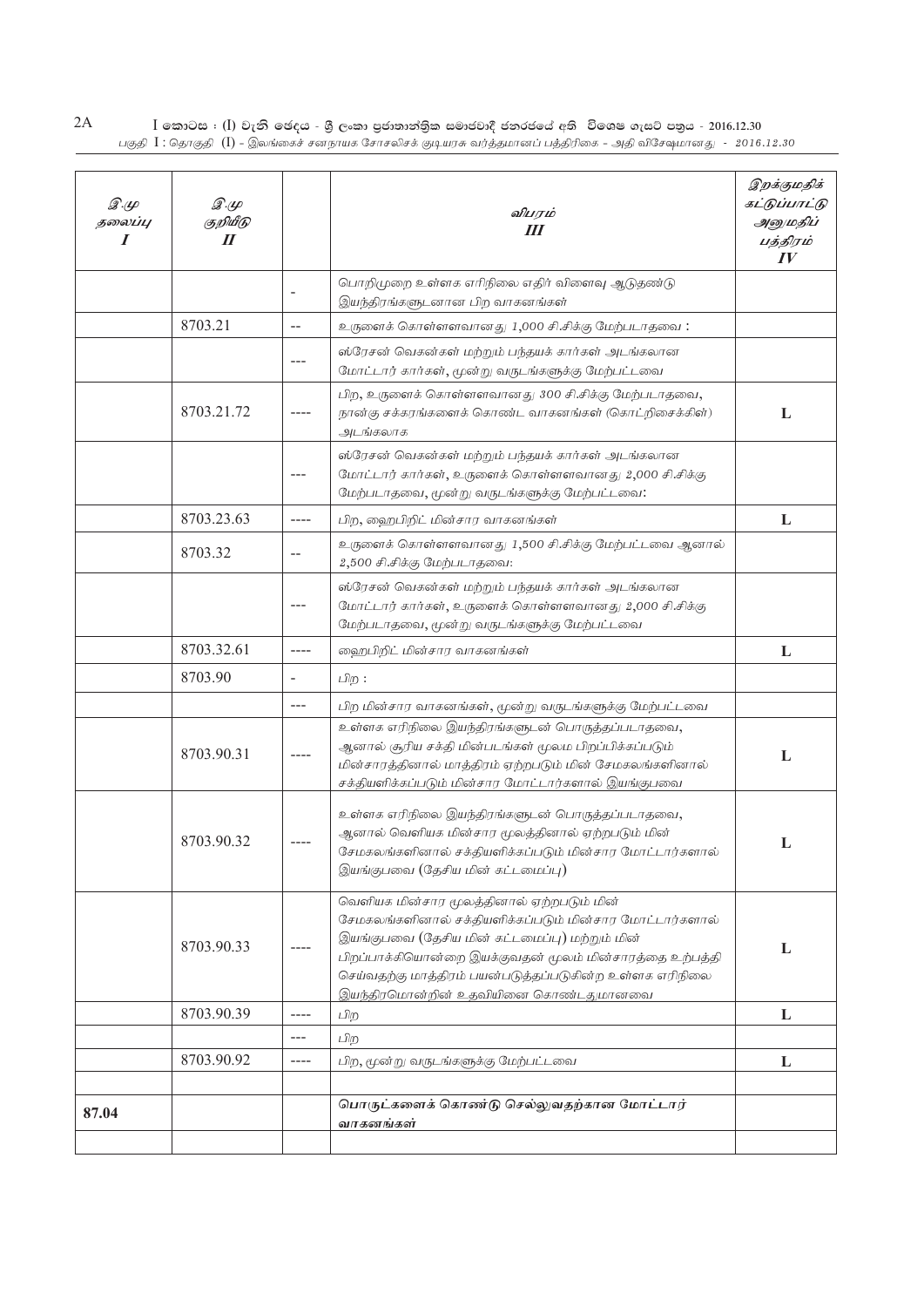$I$  කොටස : (I) වැනි ජෙදය - ශුී ලංකා පුජාතාන්තික සමාජවාදී ජනරජයේ අති විශෙෂ ගැසට් පතුය - 2016.12.30 .<br>பகுதி  $I$  : தொகுதி (I) - இலங்கைச் சனநாயக சோசலிசக் குடியரசு வர்த்தமானப் பத்திரிகை - அதி விசேஷமானது - 2016.12.30

| $\mathscr{D} \mathscr{L}$<br>தலைப்பு<br>$\boldsymbol{I}$ | $\mathscr{D}.\mathscr{L}$<br>குறியீடு<br>$\boldsymbol{\mathit{II}}$ |                          | விபரம்<br>III                                                                                                                                                      | இறக்குமதிக்<br>கட்டுப்பாட்டு<br>அனுமதிப்<br>பத்திரம்<br>IV |
|----------------------------------------------------------|---------------------------------------------------------------------|--------------------------|--------------------------------------------------------------------------------------------------------------------------------------------------------------------|------------------------------------------------------------|
|                                                          | 8704.22                                                             | $\overline{\phantom{m}}$ | மொத்த வாகன நிறையானது 5 தொண்களுக்கு மேற்பட்டவை<br>ஆனால் 20 தொண்களுக்கு மேற்படாதவை:                                                                                  |                                                            |
|                                                          |                                                                     | $---$                    | விசேட நோக்கம் கருதிய தாங்கிகள் பவுசக்ஷகள் மற்றும் டிறக்குகள்                                                                                                       |                                                            |
|                                                          | 8704.22.12                                                          |                          | பாலை கொண்டு செல்வதற்கான துருப்பிடிக்காத<br>கொள்கலன்களை கொண்ட தாங்கிகள் மற்றும் பவுசக்ஷகள்<br>மற்றும் குளிரூட்டப்பட்ட டிறக்குகள், ஐந்து வருடங்களுக்கு<br>மேற்பட்டவை | L                                                          |
|                                                          | 8704.22.14                                                          | ----                     | கழிவுகளை கச்சிதமான முறையில் கையாளும் பொறிமுறையுடன்<br>தயாரிக்கப்பட்ட கழிவுகளை சுமக்கும் டிறக்குகள், ஐந்து<br>வருடங்களுக்கு மேற்பட்டவை                              | L                                                          |
|                                                          | 8704.22.30                                                          | $--- -$                  | பிற, ஐந்து வருடங்களுக்கு மேற்பட்டவை                                                                                                                                | L                                                          |
|                                                          | 8704.23                                                             | $\overline{a}$           | மொத்த வாகன நிறையானது 20 தொண்களுக்கு மேற்பட்டவை:                                                                                                                    |                                                            |
|                                                          | 8704.23.20                                                          | $---$                    | பாலை கொண்டு செல்வதற்கான துருப்பிடிக்காத<br>கொள்கலன்களை கொண்ட தாங்கிகள் மற்றும் பவுசர்கள்<br>மற்றும்<br>குளிரூட்டப்பட்ட டிறக்குகள், ஐந்து வருடங்களுக்கு மேற்பட்டவை  | L                                                          |
|                                                          | 8704.23.40                                                          | $---$                    | பிற, ஐந்து வருடங்களுக்கு மேற்பட்டவை                                                                                                                                | L                                                          |
|                                                          | 8704.32                                                             | $\overline{\phantom{a}}$ | மொத்த வாகன நிறையானது 5 தொண்களுக்கு மேற்பட்டவை:                                                                                                                     |                                                            |
|                                                          | 8704.32.12                                                          | $---$                    | பாலை கொண்டு செல்வதற்கான துருப்பிடிக்காத<br>கொள்கலன்களை கொண்ட தாங்கிகள் மற்றும் பவுசர்கள்<br>மற்றும்<br>குளிரூட்டப்பட்ட டிறக்குகள், ஐந்து வருடங்களுக்கு மேற்பட்டவை  | L                                                          |
|                                                          | 8704.32.14                                                          |                          | கழிவுகளை கச்சிதமான முறையில் கையாளும் பொறிமுறையுடன்<br>தயாரிக்கப்பட்ட கழிவுகளை சுமக்கும் டிறக்குகள், ஐந்து<br>வருடங்களுக்கு மேற்பட்டவை                              | ${\bf L}$                                                  |
|                                                          | 8704.32.30                                                          |                          | பிற, ஐந்து வருடங்களுக்கு மேற்பட்டவை                                                                                                                                | L                                                          |

(II) 2013 யூன் மாதம் 05ஆந் திகதிய 1813/14ஆம் இலக்க அதி விசேட வர்த்தமானப் பத்திரிகையில் பிரசுரிக்கப்பட்ட விசேட இறக்குமதி அனுமதிப்பத்திர ஒழுங்குவிதிகளிலான அட்டவணை I இன் கீழ் குறிப்பிடப்பட்டுள்ள IIஆம் நிரலில் காட்டப்பட்டுள்ள இயைபு முறைக் குறியீடுகளும் IIIஆம் நிரலில் காட்டப்பட்டுள்ள இதற்கு ஒத்திசைவான பின்வரும் பொருட்களும் மேலும் சேர்க்கப்படுகிறன:

| $\mathscr{D}.\varphi$<br>தலைப்பு | இ.மு<br>குறியீடு<br>$\boldsymbol{\mathit{II}}$ | விபரம்<br>Ш                                                                                                                                                                                                                                                                                                                                                                                                                                                                                                                                                                                                              | இறக்குமதிக்<br>கட்டுப்பாட்டு<br>அனுமதிப்<br>பத்திரம்<br>$I\hspace{-.1em}V$ |
|----------------------------------|------------------------------------------------|--------------------------------------------------------------------------------------------------------------------------------------------------------------------------------------------------------------------------------------------------------------------------------------------------------------------------------------------------------------------------------------------------------------------------------------------------------------------------------------------------------------------------------------------------------------------------------------------------------------------------|----------------------------------------------------------------------------|
| 34.03                            |                                                | தார்<br>(பிற்றுமன்)க் கனிப்<br>பெற்றோலியக்<br>பொருட்களிலிருந்து<br>பெறப்பட்ட எண்ணிக்கை களின் அல்லது அடிப்படை உள்ளீடாக<br>பெற்றோலிய எண்ணெய்களை நிறையின் $70\%$ அல்லது கூடுதலாகக்<br>கொண்ட தயாரிப்புகள் தவிர்த்து புடவைகளை, தோலை, மென் மயிர்த்<br>தோல் அல்லது பிற பொருட்களை எண்ணெய் அல்லது கொழுப்புப்<br>பரிகரிப்புச் செய்யப் பயன்படும் ஒரு வகைத் தயாரிப்புகளும் உராய்வு<br>நீக்கித் தயாரிப்புகளும் (உராய்வு நீக்கியை அடிப்படையாகக் கொண்ட<br>வெட்டும் எண்ணெய்கள் உட்பட, அரை அல்லது புரியாணி விடுவிப்புத்<br>தயாரிப்புகள், துரி எதிர்ப்பு, அல்லது அரிப்பு எதிர்ப்பு தயாரிப்புகளும்<br>வார்ப்பு விடுவிப்புத் தயாரிப்புகளும்) |                                                                            |

 $3A$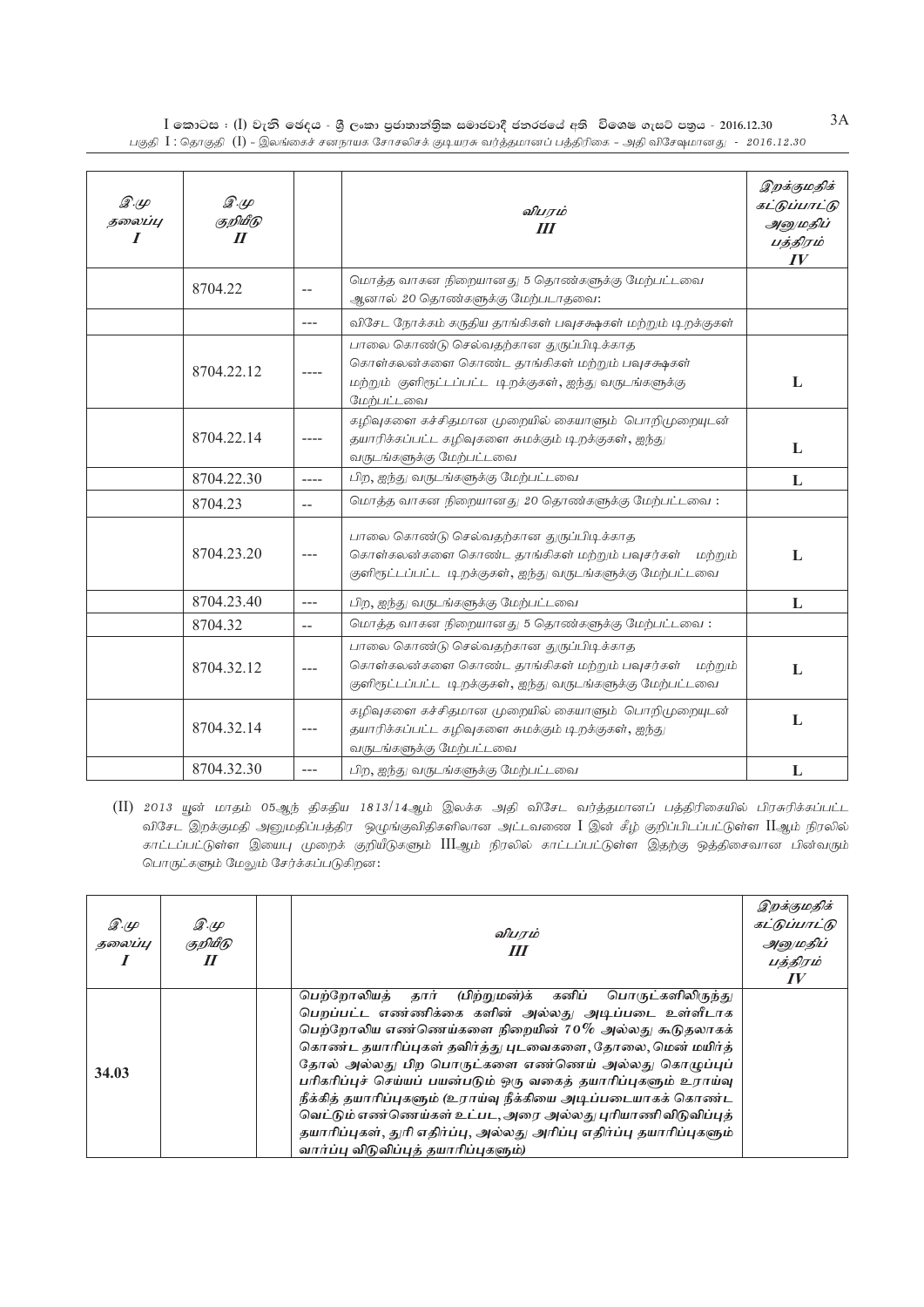| 4A | $\overline{1}$ කොටස : ( $\overline{1}$ ) වැනි ඡෙදය - ශුී ලංකා පුජාතාන්තිුක සමාජවාදී ජනරජයේ අති  විශෙෂ ගැසට් පතුය - 2016.12.30 |
|----|-------------------------------------------------------------------------------------------------------------------------------|
|    | பகுதி 【 : கொகுதி (【) - இலங்கைச் சனநாயக சோசலிசக் குடியரசு வர்க்கமானப் பக்கிரிகை - அதி விசேஷமானது   -   2016.12.30              |

| $\mathscr{F}$<br>தலைப்பு<br>I | இ.மு<br>குறியீடு<br>$\boldsymbol{\mathit{II}}$ |                          | விபரம்<br>Ш                                                                                                                                                                                            | இறக்குமதிக்<br>கட்டுப்பாட்டு<br>அனுமதிப்<br>பத்திரம்<br>$\bm{IV}$ |
|-------------------------------|------------------------------------------------|--------------------------|--------------------------------------------------------------------------------------------------------------------------------------------------------------------------------------------------------|-------------------------------------------------------------------|
|                               |                                                | $\overline{\phantom{a}}$ | பெற்றோலியம் எண்ணெய்கள் அல்லது பெற்றோலியத்தாரில்<br>(பிற்றுமினஸ்) இருந்து பெறப்பட்டதான எண்ணெய் கொண்டவை:                                                                                                 |                                                                   |
|                               | 3403.19                                        | $-$                      | பிற                                                                                                                                                                                                    |                                                                   |
|                               | 3403.19.10                                     | $---$                    | மோட்டார் வாகனங்களுக்கு பாவிக்கப்படும் உராய்வு நீக்கிகள்                                                                                                                                                | L                                                                 |
|                               |                                                | $\overline{\phantom{a}}$ | பிற :                                                                                                                                                                                                  |                                                                   |
|                               | 3403.99                                        | --                       | பிற                                                                                                                                                                                                    |                                                                   |
|                               | 3403.99.10                                     | $---$                    | மோட்டார் வாகனங்களுக்கு பாவிக்கப்படும் உராய்வு நீக்கிகள்                                                                                                                                                | L                                                                 |
|                               |                                                |                          |                                                                                                                                                                                                        |                                                                   |
| 87.03                         |                                                |                          | ஸ்ரேசன் வெகன் மற்றும் பந்தயக் கார்கள் அடங்கலாக, பிரதானமாக<br>பிரயாணிகளது போக்குவரத்துக்காக வடிவமைக்கப்பட்ட (87.02 ஆம்<br>தலைப்பிலக்கத்திலானவை தவிர) மோட்டார் கார்கள் மற்றும் பிற<br>மோட்டார் வாகனங்கள் |                                                                   |
|                               |                                                | $\overline{\phantom{a}}$ | பிற வாகனங்கள், பொறிமுறை உள்ளக எரிநிலை எதிர் விளைவு<br>ஆடுதண்டு இயந்திரங்களுடனானவை                                                                                                                      |                                                                   |
|                               | 8703.21                                        | --                       | உருளைக் கொள்ளளவானது 1,000 சி.சிக்கு மேற்படாதவை:                                                                                                                                                        |                                                                   |
|                               |                                                | $---$                    | ஸ்ரேசன் வெகன்கள் மற்றும் பந்தயக் கார்கள் அடங்கலான மோட்டார்<br>கார்கள், மூன்று வருடங்களுக்கு மேற்பட்டவை                                                                                                 |                                                                   |
|                               | 8703.21.72                                     | ----                     | உருளைக் கொள்ளளவானது 300 சி.சிக்கு மேற்படாத நான்கு<br>சக்கரங்களைக் கொண்ட வாகனங்கள் (கொட்றிசைக்கிள்)                                                                                                     | L                                                                 |
|                               | 8703.23                                        | --                       | உருளைக் கொள்ளளவானது 1,500 சி.சிக்கு மேற்பட்டவை ஆனால் 3,000<br>சி.சிக்கு மேற்படாதவை:                                                                                                                    |                                                                   |
|                               |                                                | $---$                    | ஸ்ரேசன் வெகன்கள் மற்றும் பந்தயக் கார்கள் அடங்கலான மோட்டார்<br>கார்கள், உருளைக் கொள்ளளவானது 2,000 சி.சிக்கு மேற்பட்டவை,<br>மூன்று வருடங்களுக்கு மேற்பட்டவை.                                             |                                                                   |
|                               | 8703.23.64                                     | ----                     | உருளைக் கொள்ளளவானது 1,600 சி.சிக்கு மேற்பட்டவை ஆனால் 1,800<br>சி.சிக்கு மேற்படாத ஹைபிறிட் மின்சார வாகனங்கள்:                                                                                           | L                                                                 |
|                               | 8703.23.65                                     |                          | பிற, உருளைக் கொள்ளளவானது 1,600 சி.சிக்கு மேற்படாதவை ஆனால்<br>1,800 சி.சிக்கு மேற்படாதவை:                                                                                                               | L                                                                 |
|                               | 8703.23.66                                     | ----                     | பிற, ஹைபிறிட் மின்சார வாகனங்கள்                                                                                                                                                                        | L                                                                 |
|                               | 8703.32                                        | --                       | உருளைக் கொள்ளளவானது 1,500 சி.சிக்கு மேற்பட்டவை ஆனால் 2,500<br>சி.சிக்கு மேற்படாதவை:                                                                                                                    |                                                                   |
|                               |                                                | ---                      | ஸ்ரேசன் வெகன்கள் மற்றும் பந்தயக் கார்கள் அடங்கலான மோட்டார்<br>கார்கள், உருளைக் கொள்ளளவானது 2,000 சி.சிக்கு மேற்படாதவை,<br>மூன்று வருடங்களுக்கு மேற்பட்டவை                                              |                                                                   |
|                               | 8703.32.62                                     | ----                     | உருளைக் கொள்ளளவானது 1,600 சி.சிக்கு மேற்படாத ஹைபிறிட்<br>மின்சார வாகனங்கள்.                                                                                                                            | L                                                                 |
|                               | 8703.32.63                                     | ----                     | பிற, உருளைக் கொள்ளளவானது 1,600 சி.சிக்கு மேற்படாதவை                                                                                                                                                    | L                                                                 |
|                               | 8703.32.64                                     | ----                     | உருளைக் கொள்ளளவானது 1,600 சி.சிக்கு மேற்பட்டவை ஆனால் 1,800<br>சி.சிக்கு மேற்படாத ஹைபிறிட் மின்சார வாகனங்கள்.                                                                                           | L                                                                 |
|                               | 8703.32.65                                     | ----                     | பிற, உருளைக் கொள்ளளவானது 1,600 சி.சிக்கு மேற்படாதவை ஆனால்<br>1,800 சி.சிக்கு மேற்படாதவை:                                                                                                               | L                                                                 |

 $\overline{A}$  $\overline{A}$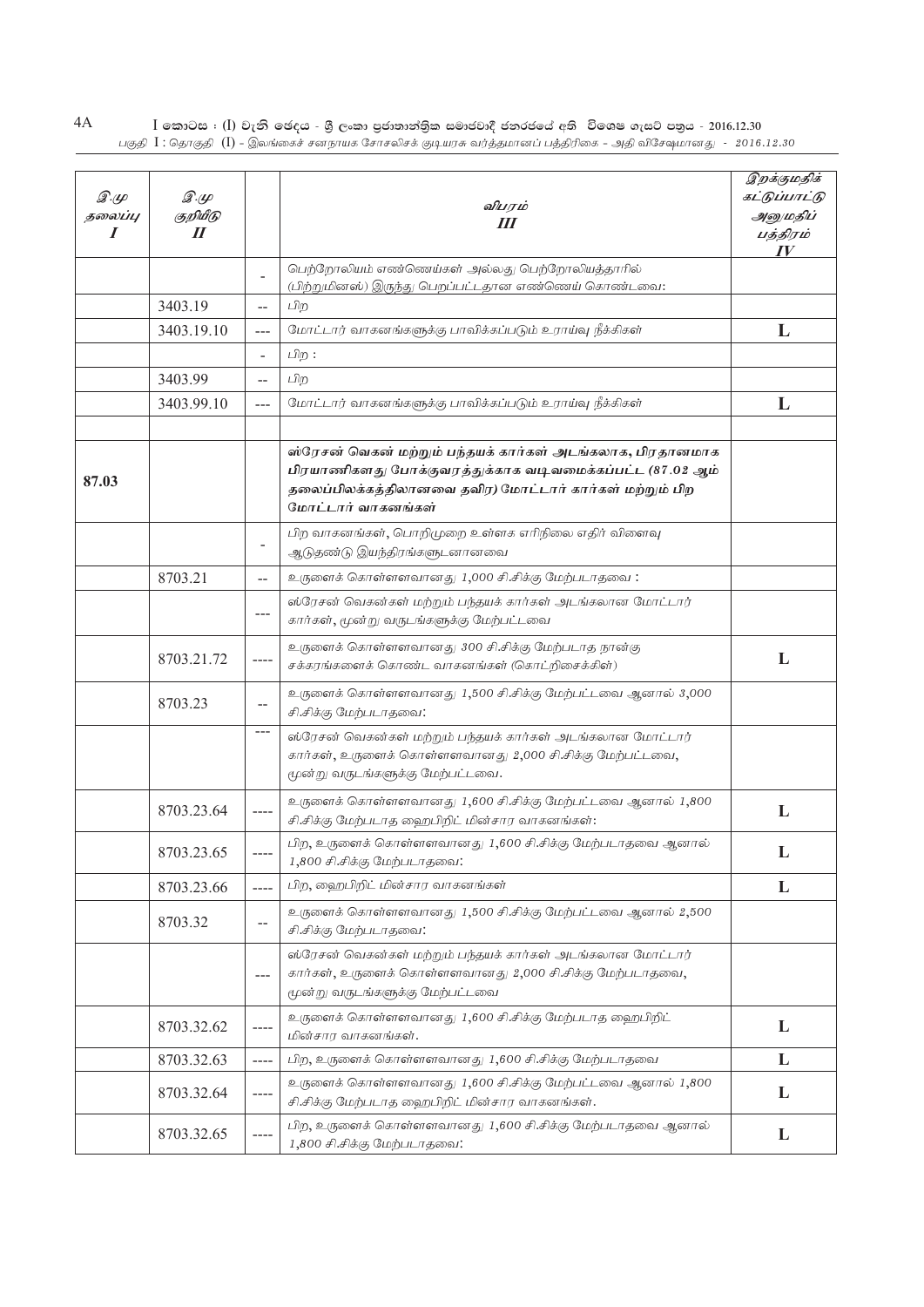$\,$ I කොටස : ( $\rm I)$  වැනි ඡෙදය - ශුී ලංකා පුජාතාන්තිුක සමාජවාදී ජනරජයේ අති විශෙෂ ගැසට් පතුය - 2016.12.30 பகுதி  $\rm\,I$  : தொகுதி  $\rm\,(I)$  - இலங்கைச் சனநாயக சோசலிசக் குடியரசு வர்த்தமானப் பத்திரிகை - அதி விசேஷமானது -  $\rm\,2016.12.30$ 

| $\mathscr{F}\hspace{-1pt}\mathscr{L}$<br>தலைப்பு<br>I | இ.மு<br>குறியீடு<br>$\boldsymbol{\mathit{II}}$ |                | விபரம்<br>Ш                                                                                                                                                                                                                                                                                                     | இறக்குமதிக்<br>கட்டுப்பாட்டு<br>அனுமதிப்<br>பத்திரம்<br>IV |
|-------------------------------------------------------|------------------------------------------------|----------------|-----------------------------------------------------------------------------------------------------------------------------------------------------------------------------------------------------------------------------------------------------------------------------------------------------------------|------------------------------------------------------------|
|                                                       | 8703.32.66                                     | $---$          | பிற, ஹைபிறிட் மின்சார வாகனங்கள்                                                                                                                                                                                                                                                                                 | L                                                          |
|                                                       | 8703.90                                        | $\overline{a}$ | பிற:                                                                                                                                                                                                                                                                                                            |                                                            |
|                                                       |                                                | $---$          | பிற மின்சார வாகனங்கள், உள்ளக எரிநிலை இயந்திரங்களுடன்<br>பொருத்தப்படாதவை, ஆனால் சூரிய சக்தி மின்படங்கள் மூலம<br>பிறப்பிக்கப்படும் மின்சாரத்தினால் மாத்திரம் ஏற்றபடும் மின்<br>சேமகலங்களினால் சக்தியளிக்கப்படும் மின்சார மோட்டார்களால்<br>இயங்குபவை                                                               |                                                            |
|                                                       | 8703.90.42                                     | $---$          | மூன்று வருடங்களுக்கு மேற்பட்டவை                                                                                                                                                                                                                                                                                 | L                                                          |
|                                                       |                                                | $---$          | பிற மின்சார வாகனங்கள் உள்ளக எரிநிலைஇயந்திரங்களுடன்<br>பொருத்தப்படாதவை, ஆனால் வெளியக மின்சார மூலத்தினால் ஏற்றபடும்<br>மின் சேமகலங்களினால் சக்தியளிக்கப்படும் மின்சார மோட்டார்களால்<br>இயங்குபவை (தேசிய மின் கட்டமைப்பு), மூன்று வருடங்களுக்கு<br>மேற்பட்டவை                                                      |                                                            |
|                                                       | 8703.90.61                                     | ----           | 50 KW க்கு மேற்படாத கொள்ளவினைக்கொண்ட மோட்டார்கள்:                                                                                                                                                                                                                                                               | L                                                          |
|                                                       | 8703.90.62                                     | $---$          | 50 KW க்கு மேற்பட்டதும் மற்றும் 100 KW க்கு மேற்படாததுமான<br>கொள்ளவினைக்கொண்ட மோட்டார்கள்                                                                                                                                                                                                                       | L                                                          |
|                                                       | 8703.90.63                                     | $---$          | 100 KW க்கு மேற்பட்டதும் மற்றும் 200 KW க்கு மேற்படாததுமான<br>கொள்ளவினைக்கொண்ட மோட்டார்கள்                                                                                                                                                                                                                      | L                                                          |
|                                                       | 8703.90.64                                     | $---$          | 200 KW க்கு மேற்பட்ட கொள்ளவினைக்கொண்ட மோட்டார்கள்                                                                                                                                                                                                                                                               | L                                                          |
|                                                       |                                                | $---$          | மின்சார வாகனங்கள். வெளியக மின்சார மூலத்தினால் ஏற்றபடும்<br>மின் சேமகலங்களினால் சக்தியளிக்கப்படும் மின்சார மோட்டார்களால்<br>இயங்குபவை (தேசிய மின் கட்டமைப்பு) மற்றும் மின் பிறப்பாக்கியொன்றை<br>இயக்குவதன் மூலம் மின்சாரத்தை உற்பத்தி செய்வதற்கு மாத்திரம்<br>பயன்படுத்தப்படுகின்ற உள்ளக எரிநிலை இயந்திரமொன்றின் |                                                            |
|                                                       | 8703.90.81                                     | $---$          | உதவியினை கொண்டதுமானவை. மூன்று வருடங்களுக்கு மேற்பட்டவை<br>50 KW க்கு மேற்படாத கொள்ளவினைக்கொண்ட மோட்டார்கள்:                                                                                                                                                                                                     | L                                                          |
|                                                       | 8703.90.82                                     | ----           | 50 KW க்கு மேற்பட்டதும் மற்றும் 100 KW க்கு மேற்படாததுமான                                                                                                                                                                                                                                                       | L                                                          |
|                                                       | 8703.90.83                                     | $--- -$        | கொள்ளவினைக்கொண்ட மோட்டார்கள்<br>100 KW க்கு மேற்பட்டதும் மற்றும் 200 KW க்கு மேற்படாததுமான<br>கொள்ளவினைக்கொண்ட மோட்டார்கள்                                                                                                                                                                                      | L                                                          |
|                                                       | 8703.90.84                                     | $--- -$        | 200 KW க்கு மேற்பட்ட கொள்ளவினைக்கொண்ட மோட்டார்கள்                                                                                                                                                                                                                                                               | L                                                          |
|                                                       |                                                | $---$          | பிற                                                                                                                                                                                                                                                                                                             |                                                            |
|                                                       | 8703.90.94                                     | ----           | பிற மின்சார வாகனங்கள், மூன்று வருடங்களுக்கு மேற்பட்டவை                                                                                                                                                                                                                                                          | L                                                          |
|                                                       | 8703.90.99                                     | $--- -$        | பிற, மூன்று வருடங்களுக்கு மேற்பட்டவை                                                                                                                                                                                                                                                                            | L                                                          |
| 87.04                                                 |                                                |                | பொருட்களைக் கொண்டு செல்லுவதற்கான மோட்டார் வாகனங்கள்                                                                                                                                                                                                                                                             |                                                            |
|                                                       | 8704.22                                        | $-$            | மொத்த வாகன நிறையானது 5 தொண்களுக்கு மேற்பட்டவை ஆனால் 20<br>தொண்களுக்கு மேற்படாதவை:                                                                                                                                                                                                                               |                                                            |
|                                                       |                                                | $---$          | பாலை கொண்டு செல்வதற்கான துருப்பிடிக்காத கொள்கலன்களை<br>கொண்ட தாங்கிகள் மற்றும் பவுசக்ஷகள் மற்றும் குளிரூட்டி<br>பொருத்தப்பட்ட டிறக்குகள்,                                                                                                                                                                       |                                                            |
|                                                       | 8704.22.43                                     | ----           | பத்து வருடங்களுக்கு மேற்பட்டவை                                                                                                                                                                                                                                                                                  | L                                                          |

5A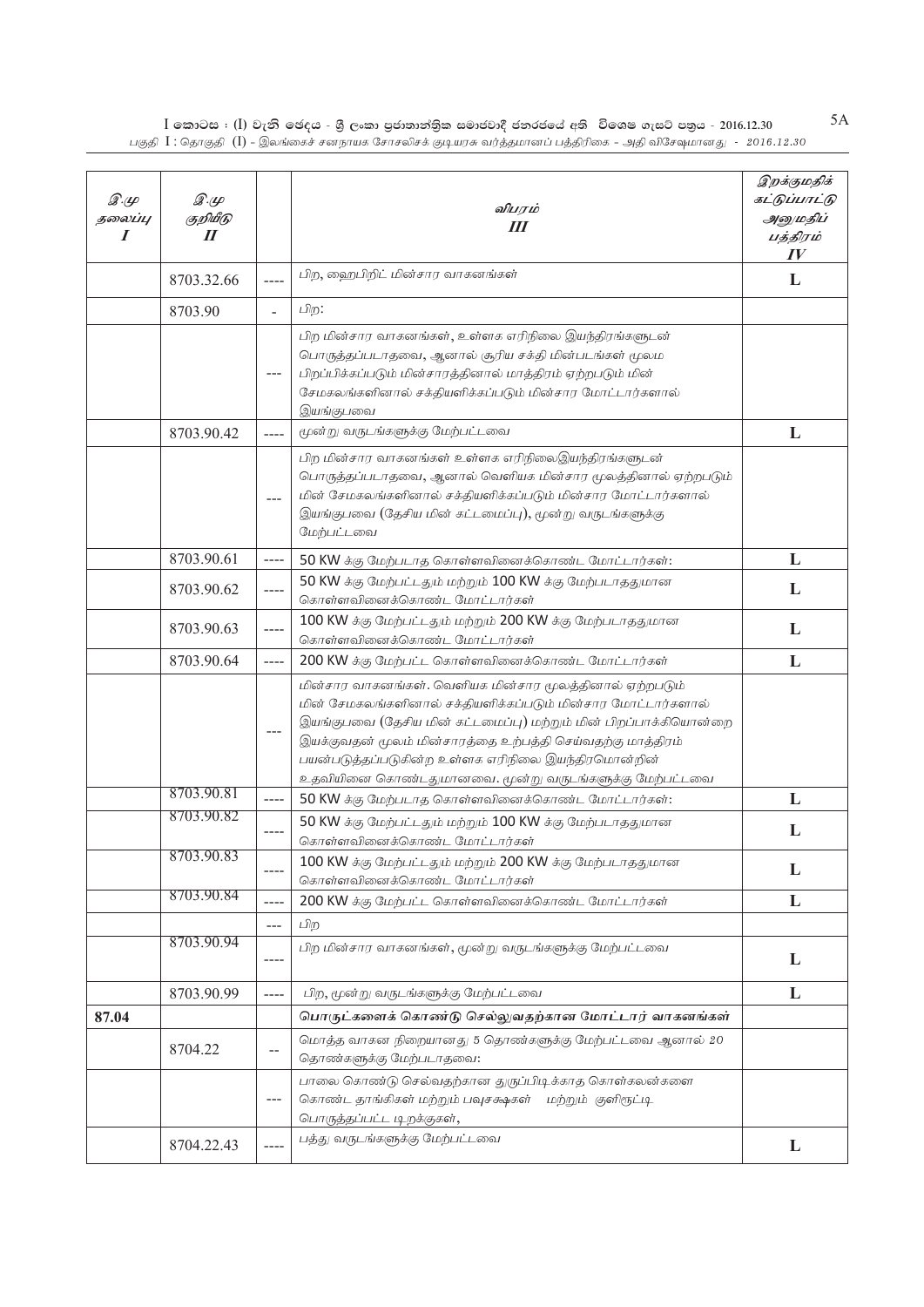| 6A | $\;$ [ කොටස : ( $\;$ ]) වැනි ඡෙදය - ශුී ලංකා පුජාතාන්තිුක සමාජවාදී ජනරජයේ අති  විශෙෂ ගැසට් පතුය - 2016.12.30               |  |
|----|----------------------------------------------------------------------------------------------------------------------------|--|
|    | பகுகி $\rm{l}$ : கொகுகி $\rm{(l)}$ - இலங்கைச் சனநாயக சோசலிசக் குடியாசு வர்க்கமானப் பக்கிரிகை - அகி விசேவமானகட - 2016.12.30 |  |

| $\mathscr{D} \mathscr{L}$<br>தலைப்பு<br>I | $\mathscr{D} \mathscr{L}$<br>குறியீடு<br>$I\!I$ |                          | விபரம்<br>Ш                                                                                                                                                                                           | இறக்குமதிக்<br>கட்டுப்பாட்டு<br>அனுமதிப்<br>பத்திரம்<br>IV |
|-------------------------------------------|-------------------------------------------------|--------------------------|-------------------------------------------------------------------------------------------------------------------------------------------------------------------------------------------------------|------------------------------------------------------------|
|                                           |                                                 | $---$                    | கழிவுகளை கச்சிதமான முறையில் கையாளும் பொறிமுறையுடன்                                                                                                                                                    |                                                            |
|                                           |                                                 |                          | தயாரிக்கப்பட்ட கழிவுகளை சுமக்கும் டிறக்குகள்.                                                                                                                                                         |                                                            |
|                                           | 8704.22.52                                      | ----                     | ஐந்து வருடங்களுக்கு மேற்பட்டவை                                                                                                                                                                        | L                                                          |
|                                           |                                                 | $---$                    | பிற                                                                                                                                                                                                   |                                                            |
|                                           | 8704.22.63                                      | ----                     | பத்து வருடங்களுக்கு மேற்பட்டவை                                                                                                                                                                        | L                                                          |
|                                           | 8704.23                                         | $\overline{\phantom{a}}$ | மொத்த வாகன நிறையானது 20 தொண்களுக்கு மேற்பட்டவை:                                                                                                                                                       |                                                            |
|                                           |                                                 | $---$                    | பாலை கொண்டு செல்வதற்கான துருப்பிடிக்காத கொள்கலன்களை<br>கொண்ட தாங்கிகள் மற்றும் பவுசக்ஷகள் மற்றும் குளிரூட்டி<br>பொருத்தப்பட்ட டிறக்குகள்                                                              |                                                            |
|                                           | 8704.23.53                                      | ----                     | பத்து வருடங்களுக்கு மேற்பட்டவை                                                                                                                                                                        | L                                                          |
|                                           |                                                 | $---$                    | கழிவுகளை கச்சிதமான முறையில் கையாளும் பொறிமுறையுடன்<br>தயாரிக்கப்பட்ட கழிவுகளை சுமக்கும் டிறக்குகள்                                                                                                    |                                                            |
|                                           | 8704.23.62                                      | ----                     | ஐந்து வருடங்களுக்கு மேற்பட்டவை                                                                                                                                                                        | L                                                          |
|                                           |                                                 | $---$                    | பிற                                                                                                                                                                                                   |                                                            |
|                                           | 8704.23.73                                      | $---$                    | பத்து வருடங்களுக்கு மேற்பட்டவை                                                                                                                                                                        | L                                                          |
|                                           | 8704.32                                         | --                       | மொத்த வாகன நிறையானது 5 தொண்களுக்கு மேற்பட்டவை:                                                                                                                                                        |                                                            |
|                                           |                                                 | $---$                    | பாலை கொண்டு செல்வதற்கான துருப்பிடிக்காத கொள்கலன்களை<br>கொண்ட தாங்கிகள் மற்றும் பவுசக்ஷகள் மற்றும் குளிரூட்டி<br>பொருத்தப்பட்ட டிறக்குகள்                                                              |                                                            |
|                                           | 8704.32.43                                      | $---$                    | பத்து வருடங்களுக்கு மேற்பட்டவை                                                                                                                                                                        | L                                                          |
|                                           |                                                 | $---$                    | கழிவுகளை கச்சிதமான முறையில் கையாளும் பொறிமுறையுடன்<br>தயாரிக்கப்பட்ட கழிவுகளை சுமக்கும் ட்றக்குகள்                                                                                                    |                                                            |
|                                           | 8704.32.52                                      | $---$                    | ஐந்து வருடங்களுக்கு மேற்பட்டவை                                                                                                                                                                        | L                                                          |
|                                           |                                                 | $---$                    | பிற                                                                                                                                                                                                   |                                                            |
|                                           | 8704.32.63                                      | ----                     | பத்து வருடங்களுக்கு மேற்பட்டவை                                                                                                                                                                        | L                                                          |
| 87.07                                     |                                                 |                          | தலைப்பு 87.01 இலிருந்து 87.05 வரையிலான மோட்டார்                                                                                                                                                       |                                                            |
|                                           |                                                 |                          | வாகனங்களுக்கான உடற்பகுதிகள் (கெப் அடங்கலாக)                                                                                                                                                           |                                                            |
|                                           | 8707.10                                         | $\frac{1}{2}$            | தலைப்பு 87.03 இன் கீழ் வரும் வாகனங்களுக்கானவை                                                                                                                                                         |                                                            |
|                                           | 8707.10.10                                      | $---$                    | பொருத்துகைகள் மற்றும் உதிரிப்பாகங்களுடன் முழுமையாக<br>பொருத்தப்பட்ட பாவிக்கப்பட்ட வாகன பாகங்கள்                                                                                                       | L                                                          |
|                                           | 8707.10.20                                      | $---$                    | பொருத்துகைகள் மற்றும் உதிரிப்பாகங்களுடன் முழுமையாக                                                                                                                                                    | L                                                          |
|                                           | 8707.10.30                                      |                          | பொருத்தப்பட்ட பிற வாகன பாகங்கள்                                                                                                                                                                       |                                                            |
|                                           |                                                 | $---$                    | பொருத்துகைகள் மற்றும் உதிரிப்பாகங்களுடன் முழுமையாக<br>பொருத்தப்பட்ட பாவிக்கப்ட்ட வாகன பாகங்கள், இருக்கைகள் மற்றும்<br>மெத்தைகள் நீக்கலாக                                                              | L                                                          |
|                                           | 8707.10.40                                      | $---$                    | பொருத்துகைகள் மற்றும் உதிரிப்பாகங்களுடன் முழுமையாக<br>பொருத்தப்பட்ட பிற வாகன பாகங்கள், இருக்கைகள் மற்றும் மெத்தைகள்<br>நீக்கலாக                                                                       | L                                                          |
|                                           | 8707.10.50                                      | $---$                    | கதவுகள், வாகனத்தின் இயந்திர பாகத்தின் மேல் உள்ள மூடி மற்றும்<br>பின்பக்க டிக்கியின் கதவு போன்றவற்றுடனான / போன்றவற்றுடன்<br>இல்லாத வாகனத்தின் முழுமையான பாகம், செப்பமற்ற முறையில் பூசிய<br>நிலையிலானவை | L                                                          |